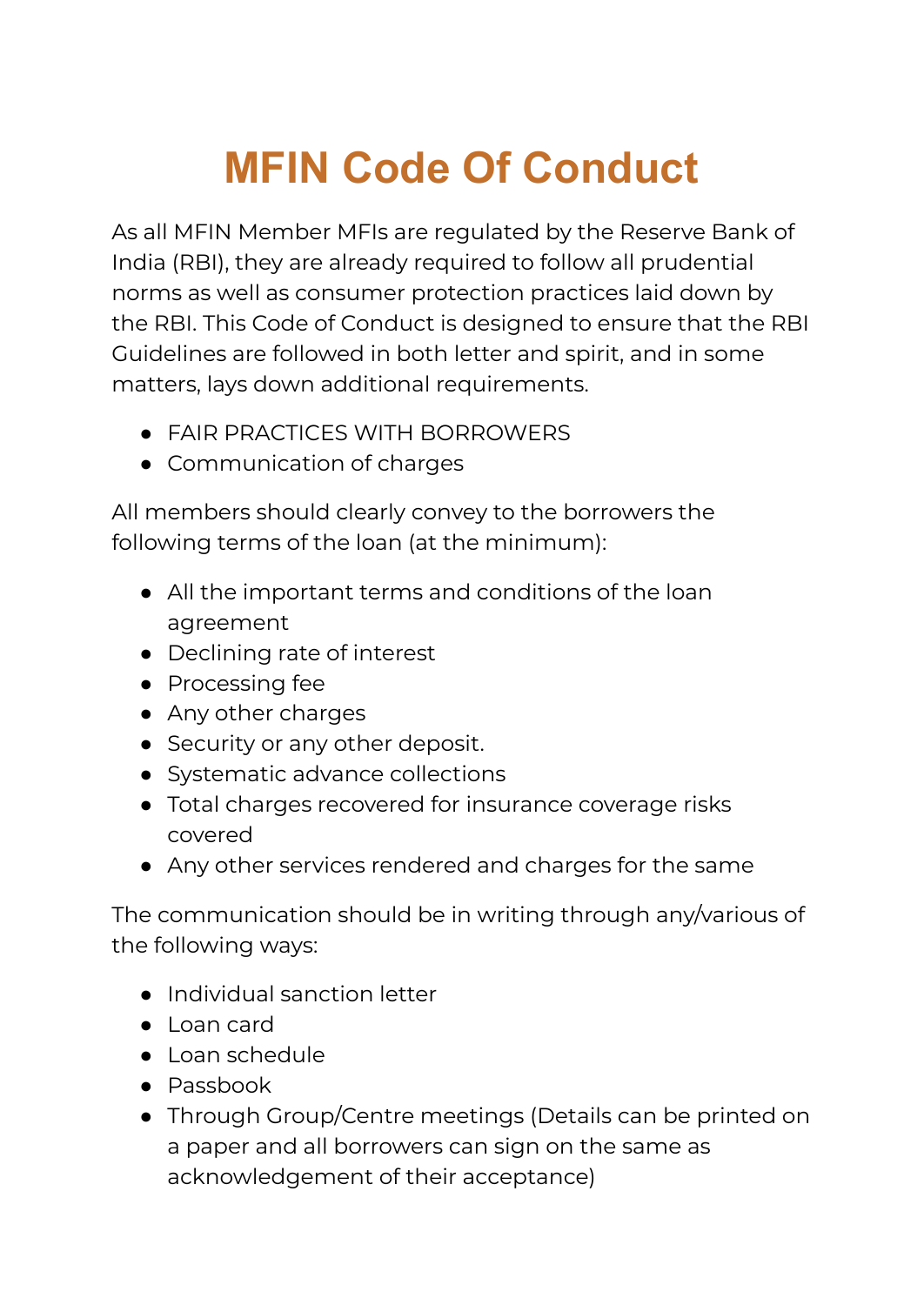The communication should be in a medium understood by the borrower

● Nature and amount of charges

The code of conduct will not specify the nature and quantum of charges to be charged by individual MFIs. However, the transparency of the same should be ensured as covered in clause ( I.i.)

- Recovery mechanism
- Though each MFI tries to ensure on-time recovery of dues, it is imperative that they shall not use any abusive, violent, or unethical methods of collection and recovery efforts should be in line with guidelines issued from RBI from time to time.
- A valid receipt (in whatever form as decided by each member) should be provided for each collection from the borrower.

Multiple Lending & Lending Limits

- The maximum number of MFIs who can lend to one client is three, and the maximum loan outstanding that all the three MFIs together can have to a single client is restricted to Rs. 50,000/- at any point in time.
- This cap will cover only unsecured loans given within the joint liability group mechanism or mutual guarantee of all types.
- Any secured loans or individual business loans will not be covered under this cap.
- The code will not cover the credit norms to be fixed by individual member MFIs.
- Data sharing / Incident sharing
- In addition to the formatted data supplied to the Credit Bureaus CIBIL and High Mark, and hence available to all the members through the bureaus, it should be agreed to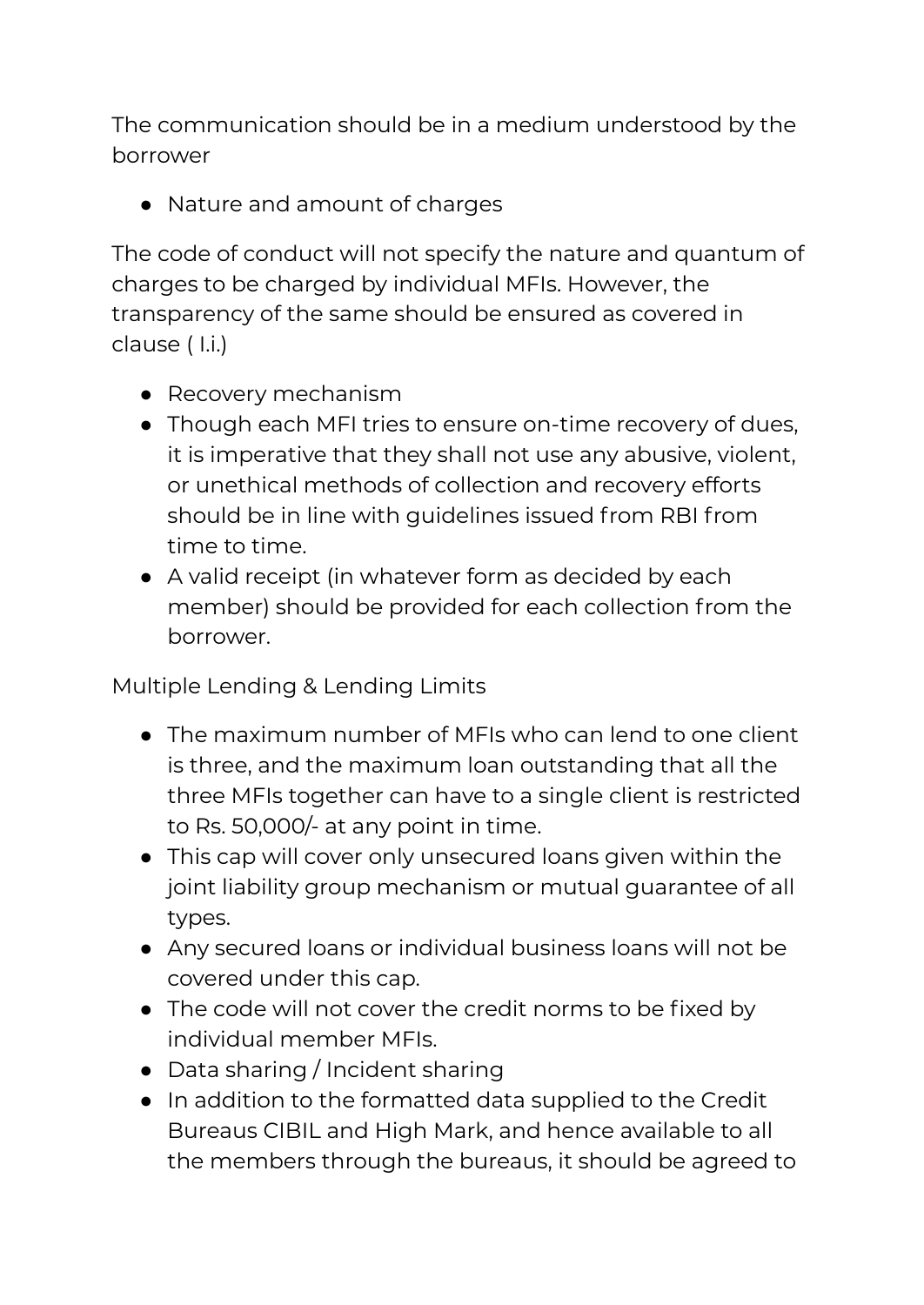participate in a forum to share qualitative credit information.

- Whenever any member comes across Incidents of High Default (IHD), the member should inform the Association of the same so that the other members are made aware of it.
- However whether any other member would further lend to clients in such an area would be the choice of each individual MFI based on their credit policies.
- In connection with 'c' above, it is agreed that each member will make his decision transparent to the remaining members.
- In case of any Incidents of High Default is faced by one MFI, all members shall cooperate in a recovery drive and restrain lending in that area till things are streamlined.

## Recruitment

- The code covers all MFI staff, in particular field staff. Field staff is defined as all branch staff including the branch manager.
- Any member MFI should have at least 50 percent of its net new recruitment in any particular year as people whose immediate previous job has not been with another member MFI.
- As a matter of free and fair recruitment practice, there will be no restriction on hiring of staff from other MFIs by legitimate means in the public domain like general recruitment advertisements in local newspapers, web advertisements on site, walk-in interviews, etc.
- Whenever a member MFI recruits from any other member MFI, it will be mandatory to seek a reference check from the previous employer.
- All member MFIs should agree to provide within two weeks the reply to the reference check correspondence from another member MFI.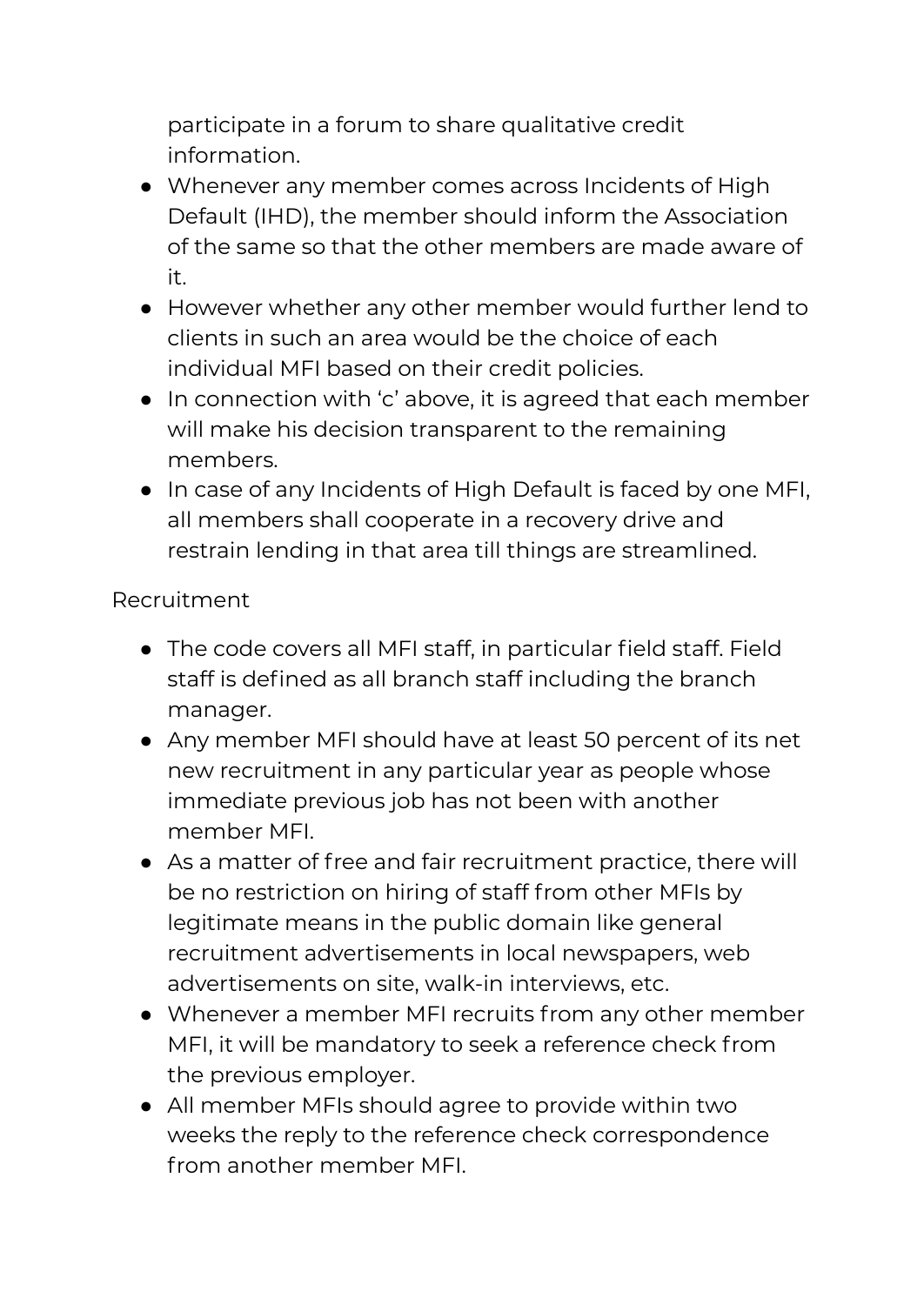- All member MFIs also agree not to recruit anybody from the other members without the relieving letter / no due certificate from the previous MFI employer.
- All member MFIs agree to provide such relieving letter / no due certificate to the outgoing employee in case he has given proper notice, handed over the charge and settled all the dues towards the MFI.
- The relieving MFI is within its rights to insist on an actual serving of notice for 30 days, but the rest of the notice period pay may be reimbursed by the recruiting MFI. It is the prerogative of the relieving MFI to waive part/full of the notice period or accept cash consideration in lieu.
- It is also agreed that any staff member who is discovered to have lied about his background of working with any other MFI, will be asked to leave immediately by the recruiting MFI.

## Whistle Blowing

- Any person or MFIN member is entitled to report an incident of improper conduct an MFIN member to the Code of Conduct Enforcement Committee (CCEC) of MFIN.
- The CCEC shall investigate such instances within 30 calendar days of receiving such report. For this purpose the CCEC may depute its own staff or use the services of outsourced agencies as the CCEC thinks fit.

## Enforcement Mechanism

- If the CCEC finds the charge prima facie correct, it shall give notice to both the parties for a written representation for the charge within 15 days.
- If the CCEC finds that the contravening Member admits to the contravention and undertakes not to repeat the same then the CCEC may drop further proceedings.
- However if the Member does not admit to contravention or does not undertake to stop further contraventions, the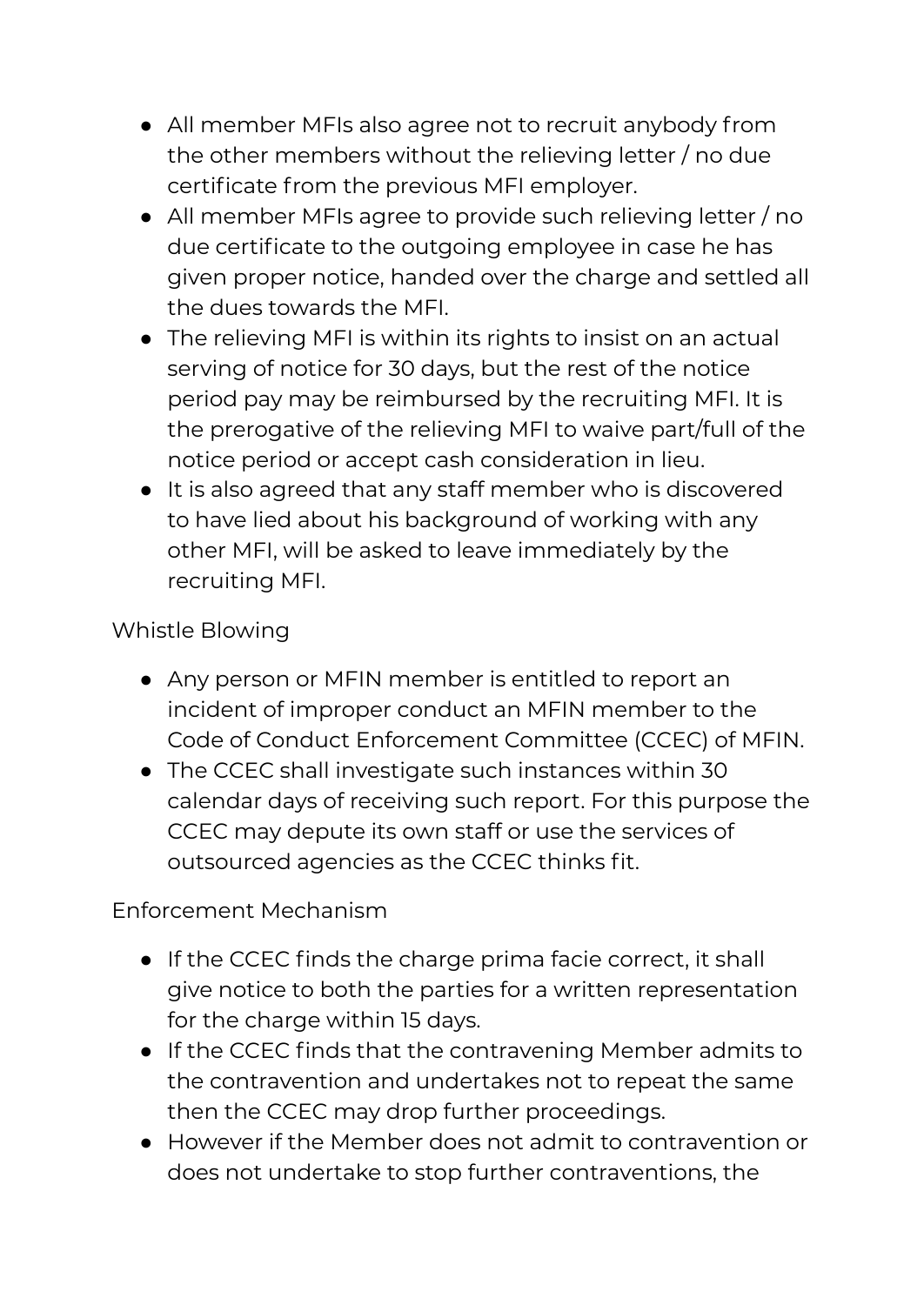CCEC shall hold a hearing with both the parties present within a further period of 15 days.

- If the action of the member is found to be in contravention to the Code of Conduct, the following escalation will come into effect, with a gap of 15 days at each stage, in case no corrective action has been taken.
- Communication to the errant member's MFIN representative.
- Communication to the Chief Executive of the respective MFI.
- Communication to the Chairman of the Board of Directors of the errant MFI.
- Communication to each member of the Board of Directors of the errant MFI.
- Communication to the institutional investors of the errant MFI.
- Communication to the institutional lenders of the errant MFI
- Communication to the RBI about the errant MFI
- The errant MFI as well as the complainant can appeal to the Board of MFIN against the decision of the CCEC within 15 days. The appeal will be adjudicated by the Board of the MFIN in its next meeting.
- The escalation mechanism will be kept on hold till such time an appeal is adjudicated upon.
- In case no corrective action is taken by the errant member, within 1 month of the final escalation, the Board of MFIN is entitled to suspend the errant MFI from the membership of MFIN for a period or expel the member from MFIN. While suspension can be approved by the Board with a two-thirds majority, the decision for expulsion would require a two-thirds majority in the Board favouring it and a further approval by the General Body with two-thirds majority either present and voting in person or voting through any written form including e-mail and fax.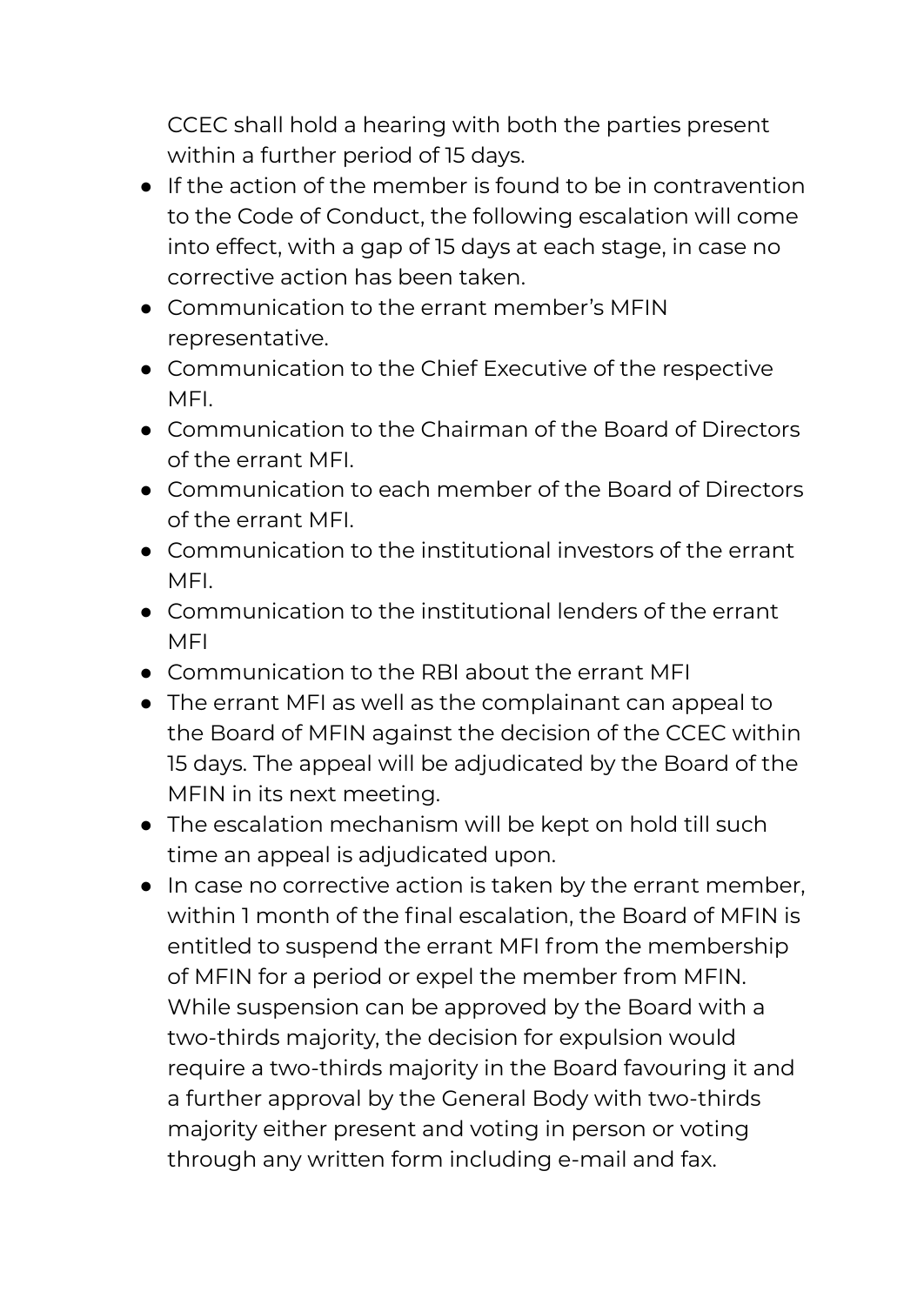● This action under 'g' would then be communicated to all important stakeholders, along with the reasons.

Ombudsperson Mechanism

- MFIN Board will appoint one or two individuals of high professional reputation and integrity, as Ombduspersons, in each of the six RBI regions – East, West, Central, South, North and Northeast, to provide an independent mechanism to individual consumers or staff members to complain against an MFI and seek redressal. They will be given adequate secretarial support by MFIN.
- Any person desiring to complain against an MFIN Member shall write a letter to the Ombudsperson
- The Ombudsperson, on receipt of the complaint will send copies to the Chairman of the CCEC and the Chairman of MFIN Board. The Ombudsperson can cause an initial enquiry to be conducted to determine prima facie if there exists a case for investigation
- If the Ombudsperson does not feel that there exists a case for further investigation, he may accordingly write back to the complaining person with copies marked to the Chairman of MFIN and the Chairman of the CCEC (unless the matter pertains to the Chairman himself in which case it shall be marked to the Vice Chairman)
- If the Ombudsperson feels that there exists a prima facie case for investigation, then he shall cause an investigation to be made using the services of the Secretariat of the MFIN.
- The Ombudsperson may also require the presence of parties to the dispute in which case, such meetings shall normally be held at the office of the Ombudsmen unless the disputing parties mutually agree to any other place for such meetings
- If after reasonable notice, any party to the dispute fails to be present for such meetings or fails to provide written